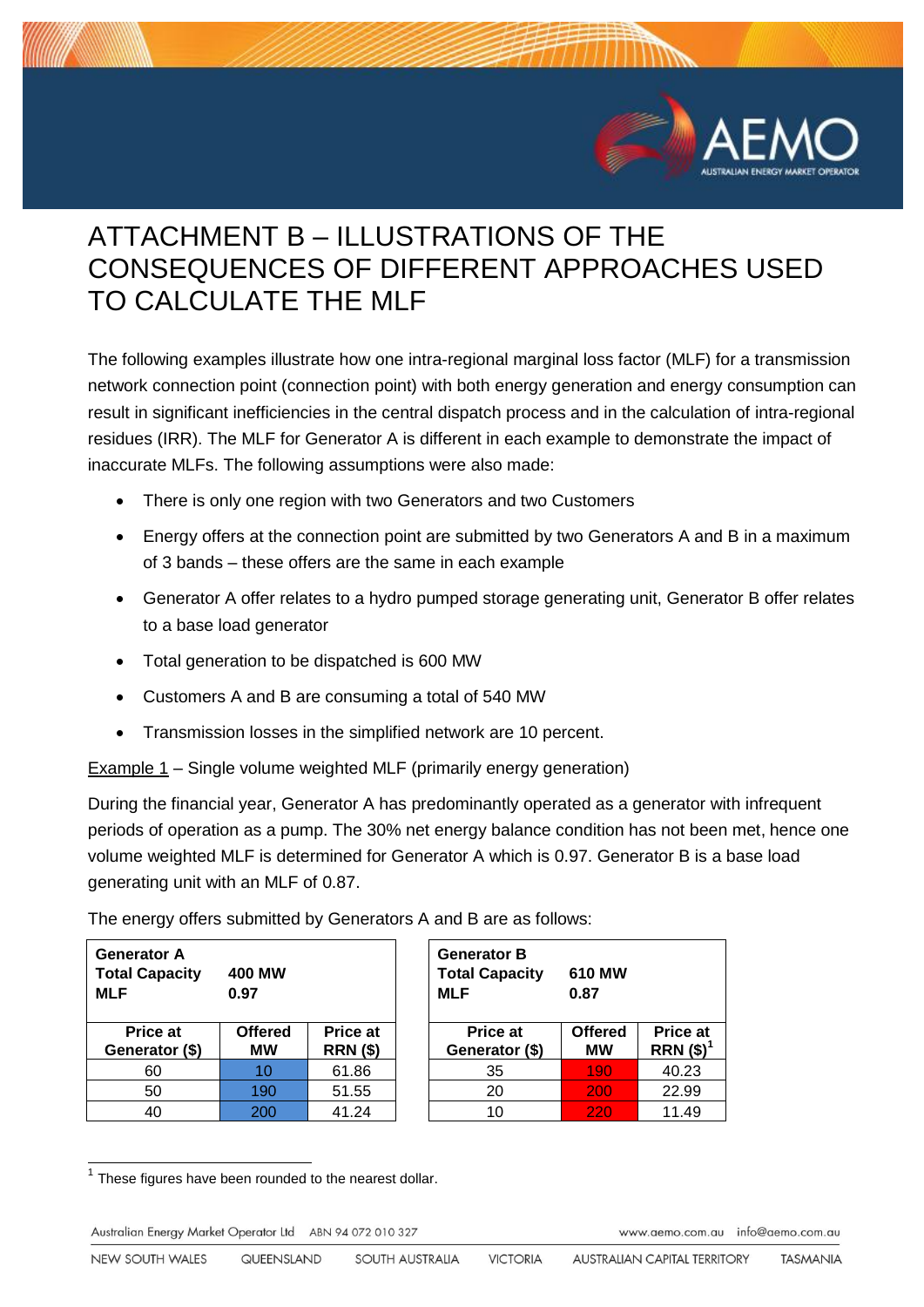

Based on these offers the dispatch outcome is:

| <b>Dispatch Outcome</b> |     |                                      |
|-------------------------|-----|--------------------------------------|
| Generator               | МW  | Price at<br>RRN $($ \$) <sup>2</sup> |
| Generator B             | 180 | 40.23                                |
| Generator B             | 200 | 22.99                                |
| Generator B             | 220 | 11.49                                |

| <b>Total MW Dispatched</b> | 600   |
|----------------------------|-------|
| Load                       | 540   |
| <b>Transmission Loss</b>   | 60    |
| Spot Price(\$)             | 40.23 |

NEMDE dispatches Generator B because its offers in all price bands are cheaper than Generator A's offers when compared at the regional reference node (RRN). The dispatch process attempts to minimise the marginal cost of producing electricity, hence Generator B is dispatched because it has offered the least expensive generation. Generator B supplies the total generation (that is, 600 MW) into the transmission network. The following payments are made to Customers and Generators in the settlements process:

| <b>Customer</b> | Load | <b>MLF</b> | Spot Price x MLF (\$) | <b>Payment by Market</b><br>Customer $(3)^3$ |
|-----------------|------|------------|-----------------------|----------------------------------------------|
|                 | 240  | 1.02       | 41.03                 | 9.848                                        |
| в               | 300  | 1.01       | 40.63                 | 12.190                                       |
|                 |      |            | <b>TOTAL</b>          | 22.038                                       |

| Generator | <b>Dispatch</b> | <b>MLF</b> | Spot Price x MLF (\$) | Payment to<br>Generator $(\$)^4$ |
|-----------|-----------------|------------|-----------------------|----------------------------------|
| Α         |                 | 0.97       | 39.02                 |                                  |
| в         | 600             | 0.87       | 35.00                 | 21,000                           |
|           |                 |            | TOTAL                 | 21,000                           |
|           |                 |            |                       |                                  |
|           |                 |            | <b>IRR (\$)</b>       | 1,038                            |

The settlement outcome is that AEMO collects \$22,038 from Customers and pays Generator B \$21,000 the settlement residue is \$1,038. As mentioned in AEMO's Rule change proposal, marginal pricing tends to over-recover for the cost of transmission losses.

Example 2 – Single volume weighted MLF (energy generation and consumption)

During the financial year, drought conditions prevailed and Generator A operated as a pump more often to store water in the reservoir for a significant period of time. This resulted in the 30% net energy balance condition being met. AEMO has determined a volume weighted average MLF for

-

 $3$  ibid.

 $<sup>4</sup>$  ibid.</sup>

 $<sup>2</sup>$  ibid.</sup>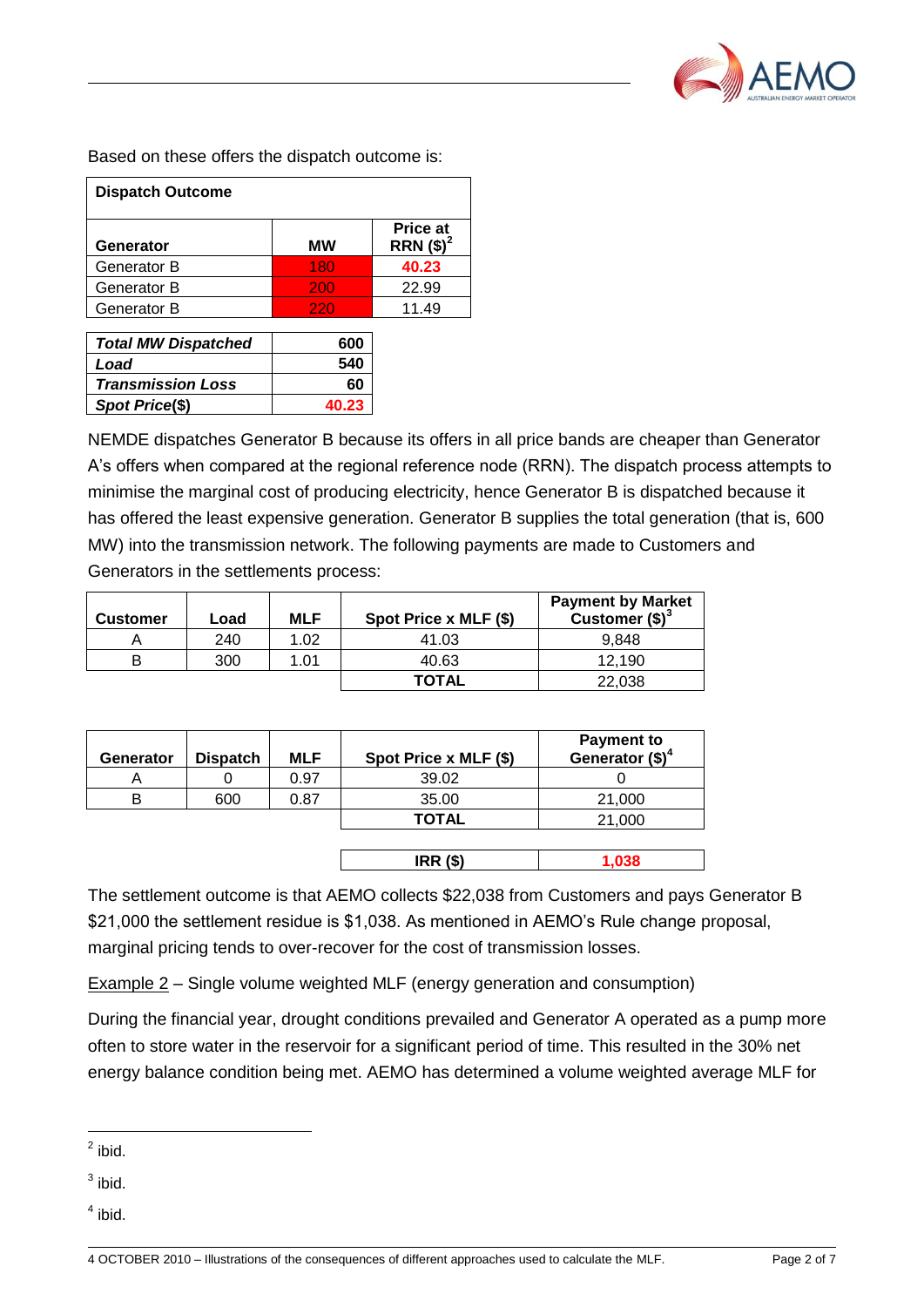

**Price at RRN (\$)<sup>5</sup>**

Generator A which is unusually high (3.03). Generator B's volume weighted average MLF has been unaffected because it is a base load generating unit, its MLF is 0.87

The energy offers submitted by Generators are as follows:

| <b>Generator A</b><br><b>Total Capacity</b><br><b>MLF</b> | <b>400 MW</b><br>3.03 |                                    | <b>Generator B</b><br><b>Total Capacity</b><br><b>MLF</b> | 610 MW<br>0.87       |                   |
|-----------------------------------------------------------|-----------------------|------------------------------------|-----------------------------------------------------------|----------------------|-------------------|
| <b>Price at</b><br>Generator (\$)                         | <b>Offered</b><br>МW  | <b>Price at</b><br><b>RRN (\$)</b> | Price at<br>Generator (\$)                                | <b>Offered</b><br>МW | Price a<br>RRN(\$ |
| 60                                                        | 10                    | 19.80                              | 35                                                        | 190                  | 40.23             |
| 50                                                        | 190                   | 16.50                              | 20                                                        | 200                  | 22.99             |
| 40                                                        | 200                   | 13.20                              | 10                                                        | 220                  | 11.49             |

Based on the offers submitted the dispatch outcome is:

| <b>Dispatch</b> |           |                                   |
|-----------------|-----------|-----------------------------------|
| Generator       | <b>MW</b> | <b>Price at</b><br>$RRN($ \$) $6$ |
| Generator A     | 180       | 16.50                             |
| Generator A     | 200       | 13.20                             |
| Generator B     | 220       | 11.49                             |

| <b>Total MW Dispatched</b> | 600   |
|----------------------------|-------|
| Load                       | 540   |
| <b>Transmission Loss</b>   | 60    |
| Spot Price (\$)            | 16.50 |

In this example, the offers submitted by Generator A and B are identical to those in Example 1. However, the MLF for Generator A is now 3.03 and this has changed the dispatch and settlement outcomes. NEMDE has now dispatched 380 MW of Generator A due to its higher MLF. In effect, the distorted MLF has caused NEMDE to dispatch the more expensive generator.

-

 $<sup>5</sup>$  ibid.</sup>

<sup>&</sup>lt;sup>6</sup> ibid.

<sup>4</sup> OCTOBER 2010 – Illustrations of the consequences of different approaches used to calculate the MLF. Page 3 of 7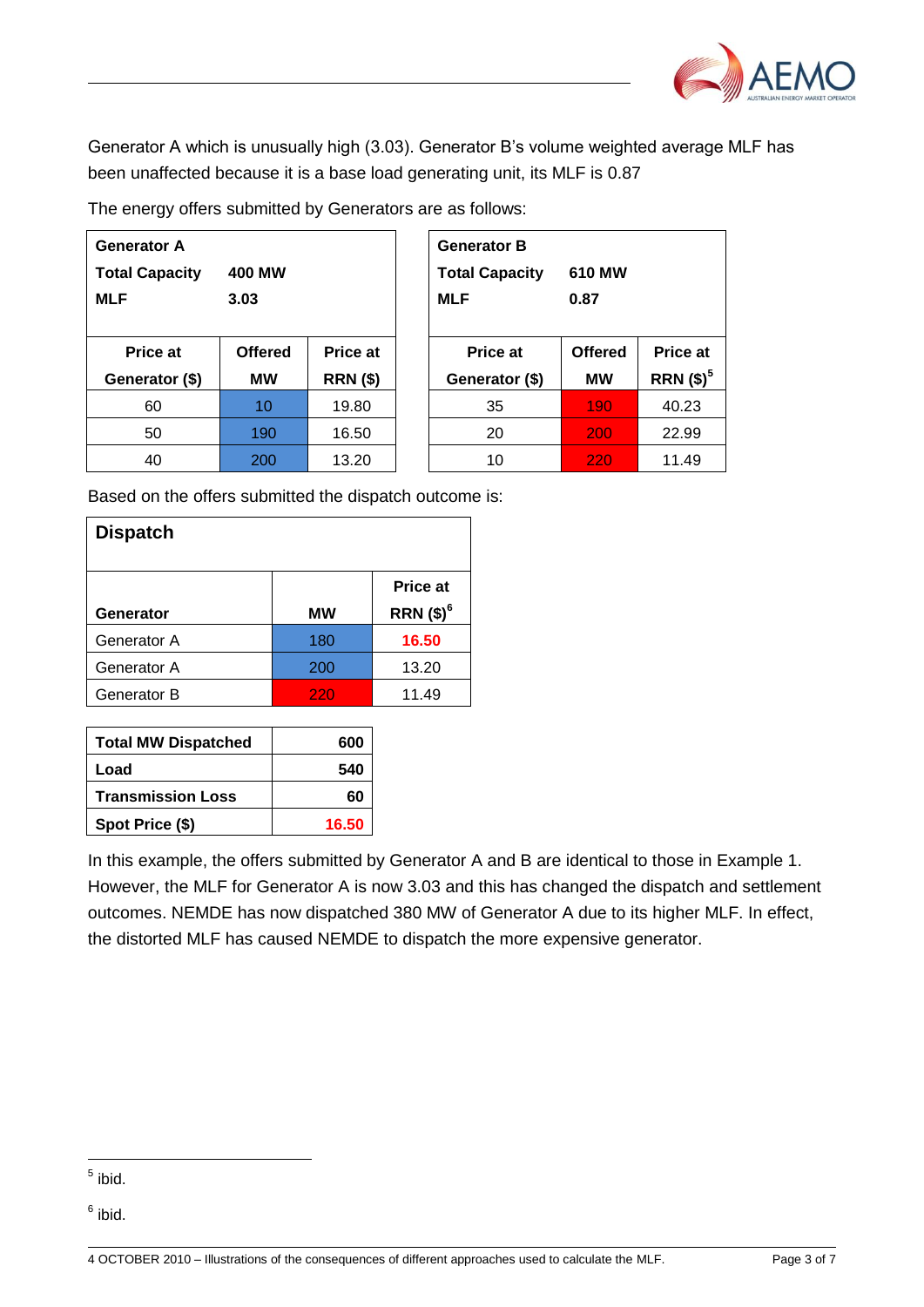

|                 |      |            | <b>Spot Price x MLF</b> | <b>Payment by Market</b> |
|-----------------|------|------------|-------------------------|--------------------------|
| <b>Customer</b> | Load | <b>MLF</b> | (\$)                    | Customer $(\$)^7$        |
| A               | 200  | 1.02       | 16.83                   | 3,366                    |
| в               | 340  | 1.01       | 16.67                   | 5,667                    |
|                 |      |            | <b>TOTAL</b>            | 9,033                    |

The following payments are made by Customers and to Generators in the settlements process:

|           |                 |            | <b>Spot Price x MLF</b> | <b>Payment to</b>  |
|-----------|-----------------|------------|-------------------------|--------------------|
| Generator | <b>Dispatch</b> | <b>MLF</b> | (\$)                    | Generator $(\$)^8$ |
| Α         | 380             | 3.03       | 50.00                   | 19,000             |
| в         | 220             | 0.87       | 14.36                   | 3,158              |
|           |                 |            | <b>TOTAL</b>            | 22,158             |
|           |                 |            |                         |                    |
|           |                 |            | $IRR($ \$)              | $-13,125$          |

Example 3 – Single time weighted MLF (energy generation and consumption)

As is the case for Example 2, during the financial year drought conditions prevailed and Generator A operated more frequently as a pump to store water in the reservoir for a significant period of time. The increased amount of pumping resulted in the 30% net energy balance condition. In this example, AEMO has determined the MLF using time weighted averaging, resulting in Generator A's MLF being 1.02. Generator B's MLF has been unaffected, it is a base load generating unit with an MLF of 0.87.

The offers submitted by generating units are identical to the previous examples as follows:

| <b>Generator A</b><br><b>Total Capacity</b><br><b>MLF</b> | <b>400 MW</b><br>1.02       |                                    | <b>Generator B</b><br><b>Total Capacity</b><br><b>MLF</b> | 610 MW<br>0.87              |                                       |
|-----------------------------------------------------------|-----------------------------|------------------------------------|-----------------------------------------------------------|-----------------------------|---------------------------------------|
| Price at<br>Generator (\$)                                | <b>Offered</b><br><b>MW</b> | <b>Price at</b><br><b>RRN</b> (\$) | Price at<br>Generator (\$)                                | <b>Offered</b><br><b>MW</b> | Price a<br><b>RRN</b><br>$($ \$) $^9$ |
| 60                                                        | 10                          | 58.82                              | 35                                                        | 190                         | 40.23                                 |
| 50                                                        | 190                         | 49.02                              | 20                                                        | 200                         | 22.99                                 |
| 40                                                        | 200                         | 39.22                              | 10                                                        | 220                         | 11.49                                 |

| <b>Generator B</b>    |                |                 |
|-----------------------|----------------|-----------------|
| <b>Total Capacity</b> | 610 MW         |                 |
| <b>MLF</b>            | 0.87           |                 |
|                       |                |                 |
|                       |                | <b>Price at</b> |
|                       |                |                 |
| <b>Price at</b>       | <b>Offered</b> | <b>RRN</b>      |
| Generator (\$)        | МW             | $($ \$) $^9$    |
| 35                    | 190            | 40.23           |
| 20                    | 200            | 22.99           |

1

<sup>8</sup> ibid.

<sup>9</sup> ibid.

 $<sup>7</sup>$  ibid.</sup>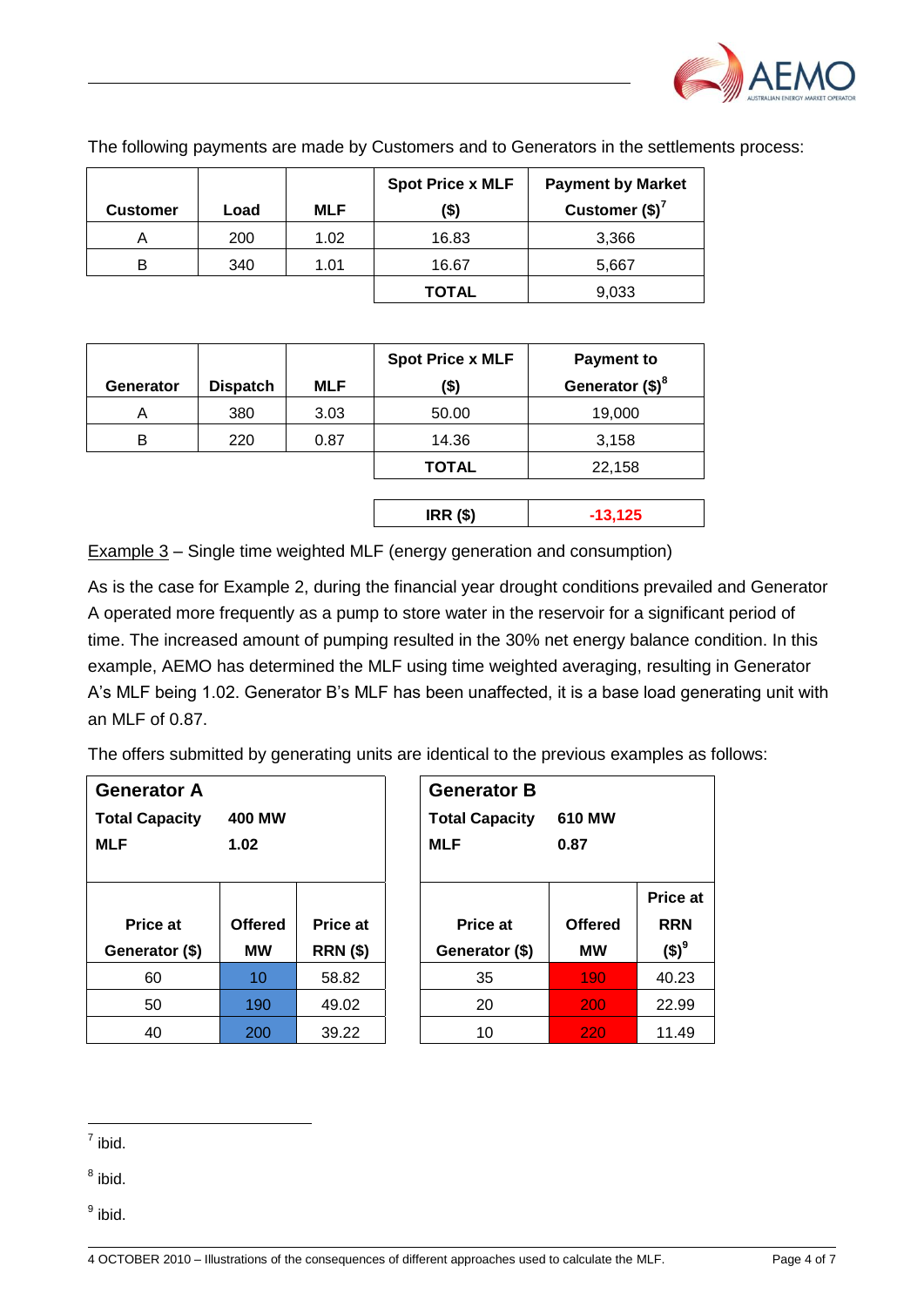

Based on the energy bids submitted the dispatch outcome is:

| <b>Dispatch</b> |     |                                    |  |  |  |
|-----------------|-----|------------------------------------|--|--|--|
| Generator       | МW  | Price at<br>RRN (\$) <sup>10</sup> |  |  |  |
| Generator A     | 180 | 39.22                              |  |  |  |
| Generator B     | 200 | 22.99                              |  |  |  |
| Generator B     | 220 | 11.49                              |  |  |  |

| <b>Total MW Dispatched</b> | 600   |
|----------------------------|-------|
| Load                       | 540   |
| <b>Transmission Loss</b>   | 60    |
| Spot Price (\$)            | 39.22 |

In this example, NEMDE has dispatched Generator A and Generator B because of the effect Generator A's higher MLF has on the regional reference price; this has made 180 MW of its generation comparably cheaper to that of Generator B's generation. In practice, the distorted MLF has caused NEMDE to dispatch the more expensive generator.

The following payments are made to Customers and Generators in the settlements process:

|          |      |            | <b>Spot Price x MLF</b> | <b>Payment by Market</b>     |
|----------|------|------------|-------------------------|------------------------------|
| Customer | Load | <b>MLF</b> | (\$)                    | Customer $(\text{$\$})^{11}$ |
| Α        | 200  | 1.02       | 40.00                   | 8,000                        |
| B        | 340  | 1.01       | 39.61                   | 13,467                       |
|          |      |            | TOTAL                   | 21,467                       |

|     |                 | <b>Spot Price x MLF</b> | <b>Payment to Generator</b> |
|-----|-----------------|-------------------------|-----------------------------|
|     |                 |                         | $$)^{12}$$                  |
| 180 | 1.02            | 40.00                   | 7,200                       |
| 420 | 0.87            | 34.12                   | 14,329                      |
|     |                 | <b>TOTAL</b>            | 21,529                      |
|     | <b>Dispatch</b> | <b>MLF</b>              | (\$)                        |

| <b>IRR (\$)</b> |  |
|-----------------|--|
|                 |  |

Although the MLF is less distorted, a price distortion is occurring which leads to an inefficient dispatch outcome and the resultant IRR is negative.

Example 4 – Two volume weighted MLFs (energy generation and consumption)

10 ibid.

1

 $11$  ibid.

 $12$  ibid.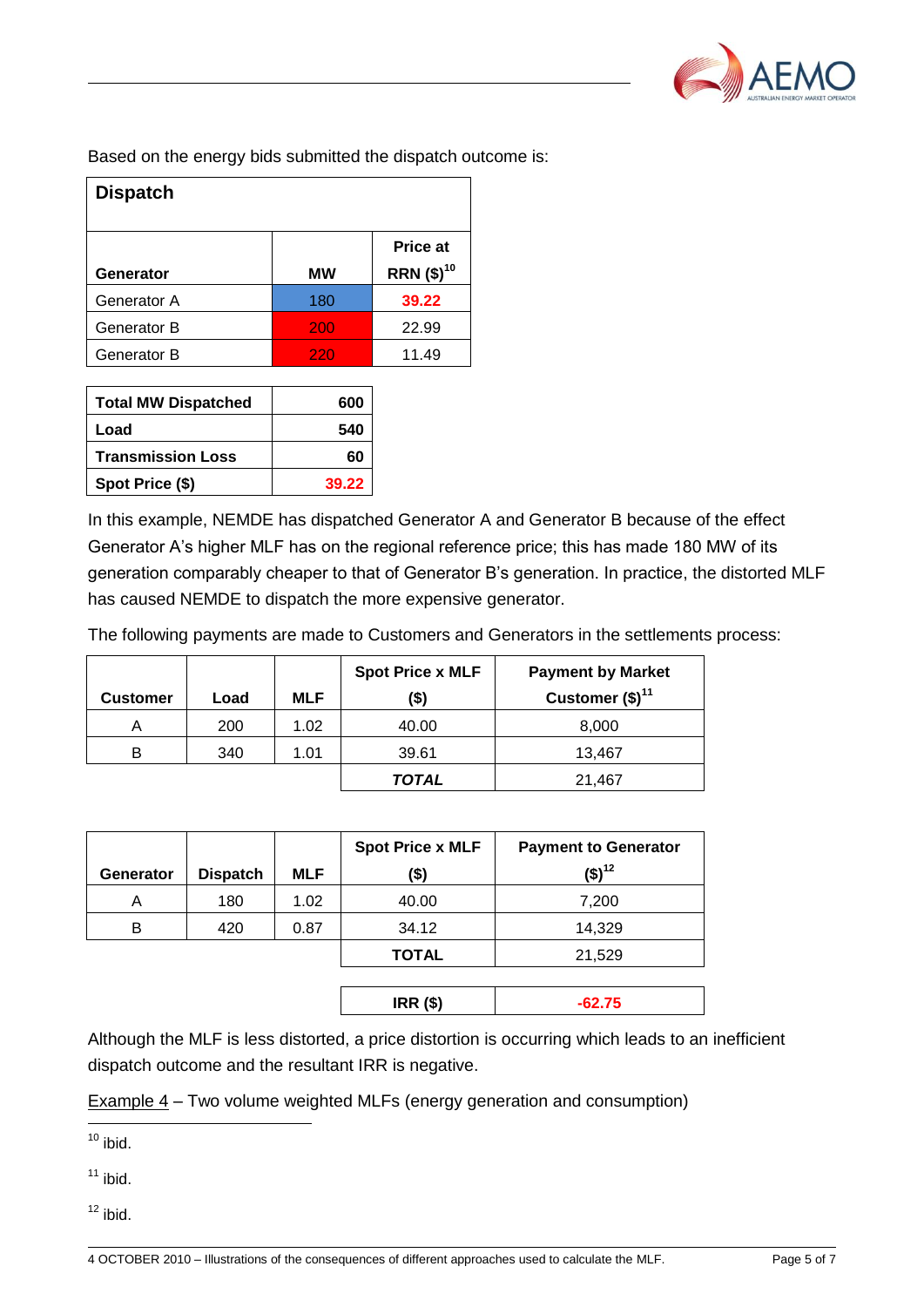

During the financial year, drought conditions prevailed and Generator A operated more frequently as a pump to store water in the reservoir for a significant period of time. The increased amount of pumping resulted in the 30% net energy balance condition being met and AEMO determined two separate volume weighted MLFs for generation and consumption, the respective MLFs are 0.995 and the MLF for consumption is 1.007. If AEMO had been required to use one volume weighted average MLF for Generator A it would have been 3.03, which is unusually high, this is demonstrated in Example 2.

Generator B's volume weighted average MLF has been unaffected because it is a base load generating unit, its MLF is 0.87.

| <b>Generator A</b><br><b>Total Capacity</b><br><b>MLF</b> | <b>400 MW</b><br>0.995 |                 | <b>Generator B</b><br><b>Total Capacity</b><br><b>MLF</b> | 610 MW<br>0.87 |                |
|-----------------------------------------------------------|------------------------|-----------------|-----------------------------------------------------------|----------------|----------------|
| Price at                                                  | <b>Offered</b>         | Price at        | <b>Price at</b>                                           | <b>Offered</b> | Price a        |
| Generator (\$)                                            | МW                     | <b>RRN</b> (\$) | Generator (\$)                                            | <b>MW</b>      | <b>RRN (\$</b> |
| 60                                                        | 10                     | 60.30           | 35                                                        | 190            | 40.23          |
| 50                                                        | 190                    | 50.25           | 20                                                        | 200            | 22.99          |
| 40                                                        | 200                    | 40.20           | 10                                                        | 220            | 11.49          |

The energy offers submitted by Generators A and B are as follows:

| <b>Generator B</b>    |                |                                  |
|-----------------------|----------------|----------------------------------|
| <b>Total Capacity</b> | 610 MW         |                                  |
| <b>MLF</b>            | 0.87           |                                  |
|                       |                |                                  |
| <b>Price at</b>       | <b>Offered</b> | Price at                         |
| Generator (\$)        | <b>MW</b>      | <b>RRN</b> $($ \$) <sup>13</sup> |
| 35                    | 190            | 40.23                            |
| 20                    | 200            | 22.99                            |
| 10                    | 220            | 11.49                            |

Based on these offers the dispatch outcome is:

| <b>Dispatch Outcome</b> |     |                                              |  |  |  |
|-------------------------|-----|----------------------------------------------|--|--|--|
| Generator               | МW  | Price at<br><b>RRN</b> $($ \$) <sup>14</sup> |  |  |  |
| Generator A             | 180 | 40.20                                        |  |  |  |
| Generator B             | 200 | 22.99                                        |  |  |  |
| Generator B             | 220 | 11.49                                        |  |  |  |

| <b>Total MW Dispatched</b> | 600   |
|----------------------------|-------|
| Load                       | 540   |
| <b>Transmission Loss</b>   | 60    |
| Spot Price(\$)             | 40.20 |

In this example NEMDE has dispatched Generator A and Generator B, however 180 MW from Generator A has only been dispatched because of the effect its MLF has on the regional reference price which has made 180 MW of its generation comparably cheaper to that of Generator B's generation.

-

 $13$  ibid.

 $14$  ibid.